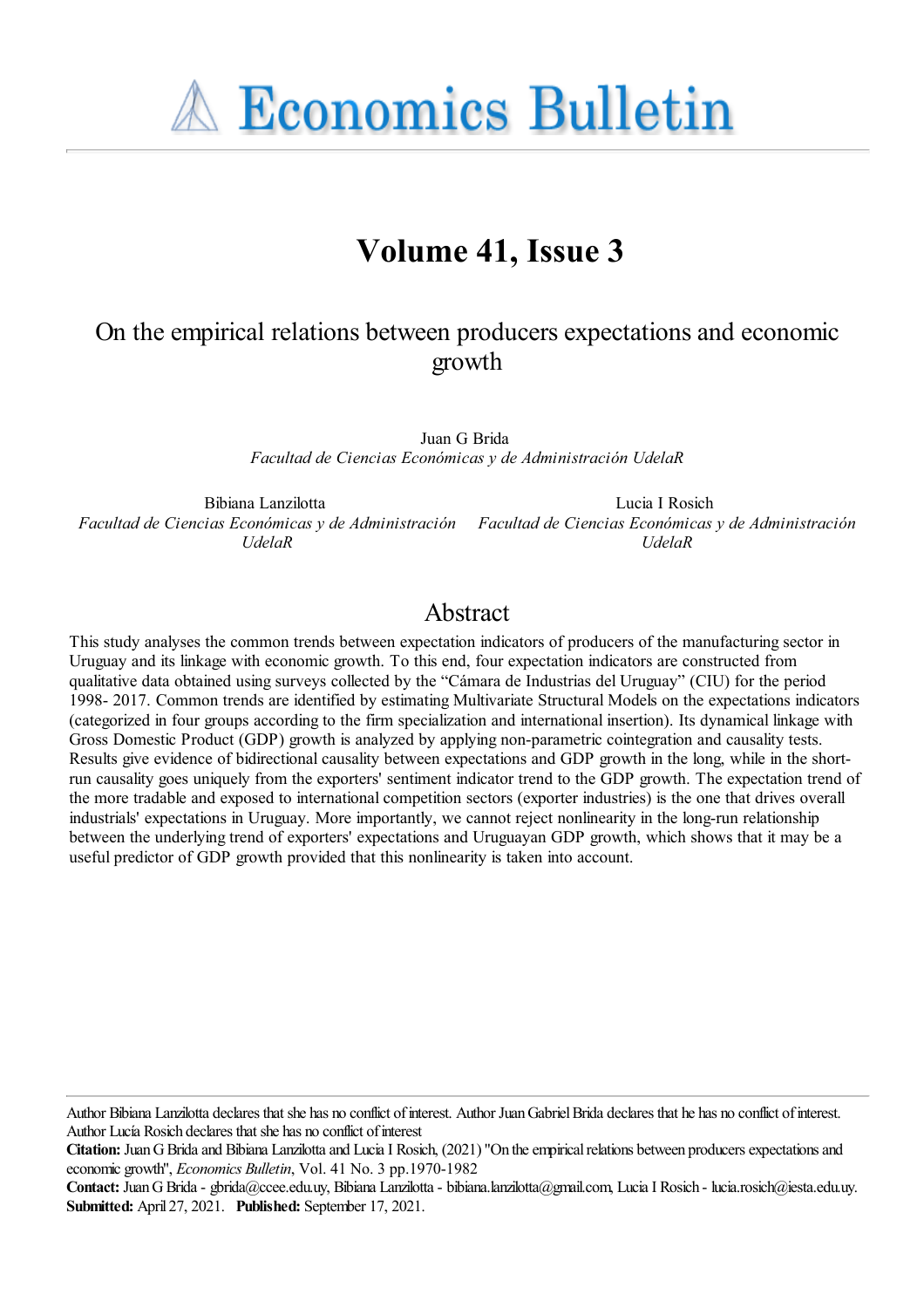## **1. Introduction**

In recent years, a growing number of studies have been carried out on the link between sentiment indicators and the macroeconomic. Usually, these studies incorporate soft indicators developed from surveys among agents (entrepreneurs, consumers or experts) and use expectations series as components of those indicators<sup>1</sup>. The importance of expectations concerning economic fundamentals and cyclical fluctuations has been shown in both theory and applied research. According to these studies, macroeconomic fluctuations are not only a product of the current economic situation but are also very frequently influenced (and stressed) by agents' expectations. Several and recent empirical studies have shown this fact (see Karnizova, 2010; Leduc & Sill, 2013; Patel, 2011; Conrad & Loch, 2011; Aarle & Moons, 2017 and references therein). In line with this argument, recent studies have used soft indicators to forecast economic fluctuations (Cesaroni & Iezzi; 2017; Christiansen et al. 2014; Claveria et al. 2006; among others). Actually, there is a vast literature focused on studying the capacity of sentiment indicators to predict, improve the prediction and anticipate the current state of the main macroeconomic variables (Banbura & Ruenstler, 2011; Claveria et al. 2015, 2016, 2017; Alfarano & Milakovic, 2012; Basselier et al. 2018; Kitrar et al. 2020 as some examples). In their extensive review of this empirical literature, Pesaran & Weale (2006) show that different approaches have been used to address many of these issues.

The present paper analysis the role of expectations indicators (considered as a sentiment indicator) in predicting GDP growth, based on previous studies for Uruguay (Lanzilotta, 2014; 2015). The taken approach is predominantly empirical and exploratory, no assumption or model is assumed about the expectation formation process. The empirical analysis makes use of the expectation measurements collected by the  $\text{ClU}^2$  and industrial production indicators from the Monthly Survey of Manufacturing Industry conducted by the National Institute of Statistics (INE, by its acronym in Spanish). Monthly data from January 1998 to July 2017 are considered. Although there is vast international empirical literature, little research has been done on this subject in Uruguay. Because it is a relatively small, open country, its economy has traditionally been subject to external shocks, particularly from its neighbours Argentina and Brazil. Those shocks have brought about strong cyclical fluctuations and episodes of crisis.

The influence of Uruguayan industrialists' expectations on economic performance is examined by breaking down the sector into four differentiated groups, which are determinate according to two criteria: trade participation and production specialization. To examine the relationship between the expectation indicators of these four industry groups we seek to identify common underlying trends between them. To this aim, following several studies (such as Carvalho & Harvey, 2005 and Carvalho et al., 2007) we estimate a multivariate structural time series model (Engle & Kozicki, 1993; Vahid & Engle, 1993) and identify the

 $\overline{a}$ 

<sup>&</sup>lt;sup>1</sup> Literature does not clearly define the difference between sentiments and expectations. In this study, booth terms are considered as complements. In particular, we understand that sentiment indicators are incorporated to reflect perceptions of a certain group about a specific variable. These indicators are constructed using different types of data that can reflect the group position in relation to the future of the variable of interest; in particular, expectations series are always considered as a key variable in their construction. At this study, not other variables are considered in the construction of the sentiment indexes. Given that we understand that deeper research is necessary to identify a precise definition of these concepts, future investigations centered on this discussion are motivated.

<sup>2</sup><http://www.ciu.com.uy/innovaportal/v/15128/9/innova.front/expectativas-empresariales-industriales.html>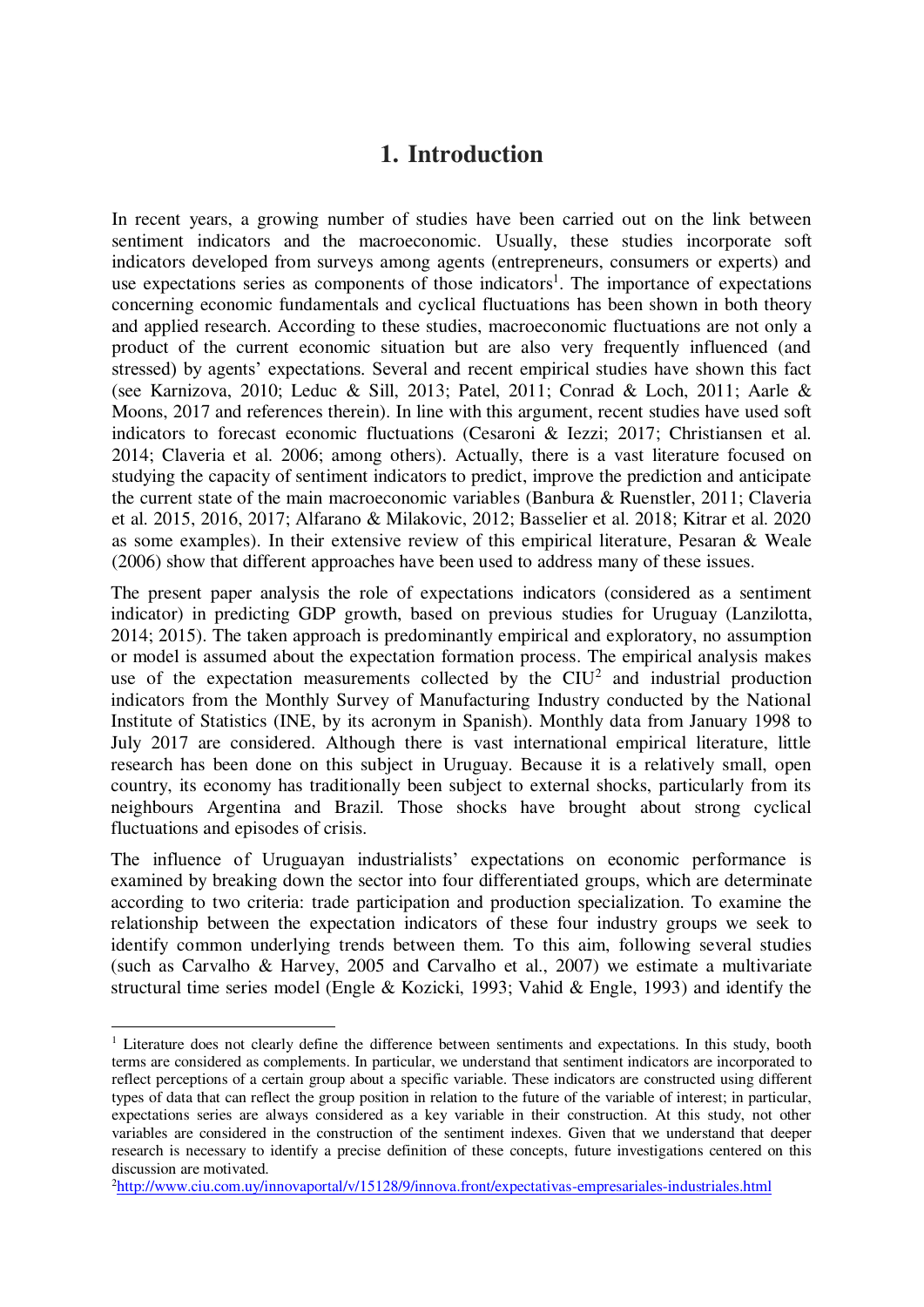driver within these indexes. Finally, by applying the procedure proposed by Breitung (2001) and Holmes & Hutton (1990) we test the existence of a long-run relationship between agent expectations and the Uruguayan GDP growth.

The findings show that there is a common trend between the four expectation indicators. This common trend is identified with the one of the export-oriented group and the trend of the indexes for others groups depend on it. Additionally, this trend has a nonlinear cointegrated relationship with the Uruguayan GDP growth, which confirms the important role of expectations of industrialists most exposed to international competition in the forecasting of economic growth. Therefore, the study revealed the influence of producers' sentiment indicators on overall economic activity, showing that the information they provided could be useful for predicting and anticipating cyclical fluctuations in Uruguay and are a valuable input for predicting the overall activity growth.

The remainder of the document is organized as follow. The next section describes the data and the methodological framework. Section three shows the empirical results, and in the final section, we conclude and discuss some policy implications.

## **2. Data and methodological framework**

The four sentiment indicators involved in the present research were constructed in base of the monthly industrial surveys conducted by the CIU since 1997. Among other dimensions this survey asks manufacture producers about their expectations on the national economy for the next 6 month. They are asked to state whether they expect the situation to improve, worsen or remain the same.<sup>3</sup> Results of the expectation survey are public available 45 days after the reference month of the survey.

In their review of the literature on the use of expectations data, Pesaran & Weale (2006) stress two crucial aspects: the way that responses are gathered and the way that they are converted into aggregate quantitative data. Examples of other studies that have interesting discussions on this issue are: Nardo (2003), Remond-Tiedrez (2005), Dillman & Christian (2005), Claveria (2010) and Sorić et al. (2016). Even so, this matter is still an open discussion. In the monthly CIU survey, respondents from each company are asked the following question: "In view of the current situation, how do you expect the national economy, your sector and your company to perform in the next six months?" In this paper, expectation indicators are constructed by the balance statistic method, which is used to aggregate responses<sup>4</sup>. Even if there are other possible methods of aggregation, the balance statistic has the advantage of being simple and easy to interpret. Moreover, the method is chosen by the CIU for reports elaboration. This procedure is employed by Eurostat and is routinely used in applied studies on the subject, in some cases, as an intermediate step in the construction of the indexes (Bruno & Lupi, 2004; Croux et al. 2005; Kangasniemi, et al., 2010; Kangasniemi & Takala, 2012; Bruno et al. 2019; Grech & Ellul, 2020; Campelo et al. 2020). This methodology involves the construction of aggregate indicators of expectations by subtracting the number of negative responses from the number of positive responses, then dividing by the total number of responses. Each response is accorded equal weight in the indicator regardless of the size of the company or the branch of activity in which it operates.

 $\overline{a}$ 

<sup>&</sup>lt;sup>3</sup>The good fit between the CIU and official data of manufacturing sales provides reassurance that there are no serious sampling errors. Nonetheless, problems of framing or strategic bias could in principle be an issue.

<sup>4</sup> Studies that compare different aggregation methods are not abundant, and their conclusions are not decisive about which is the best (see Nardo, 2003).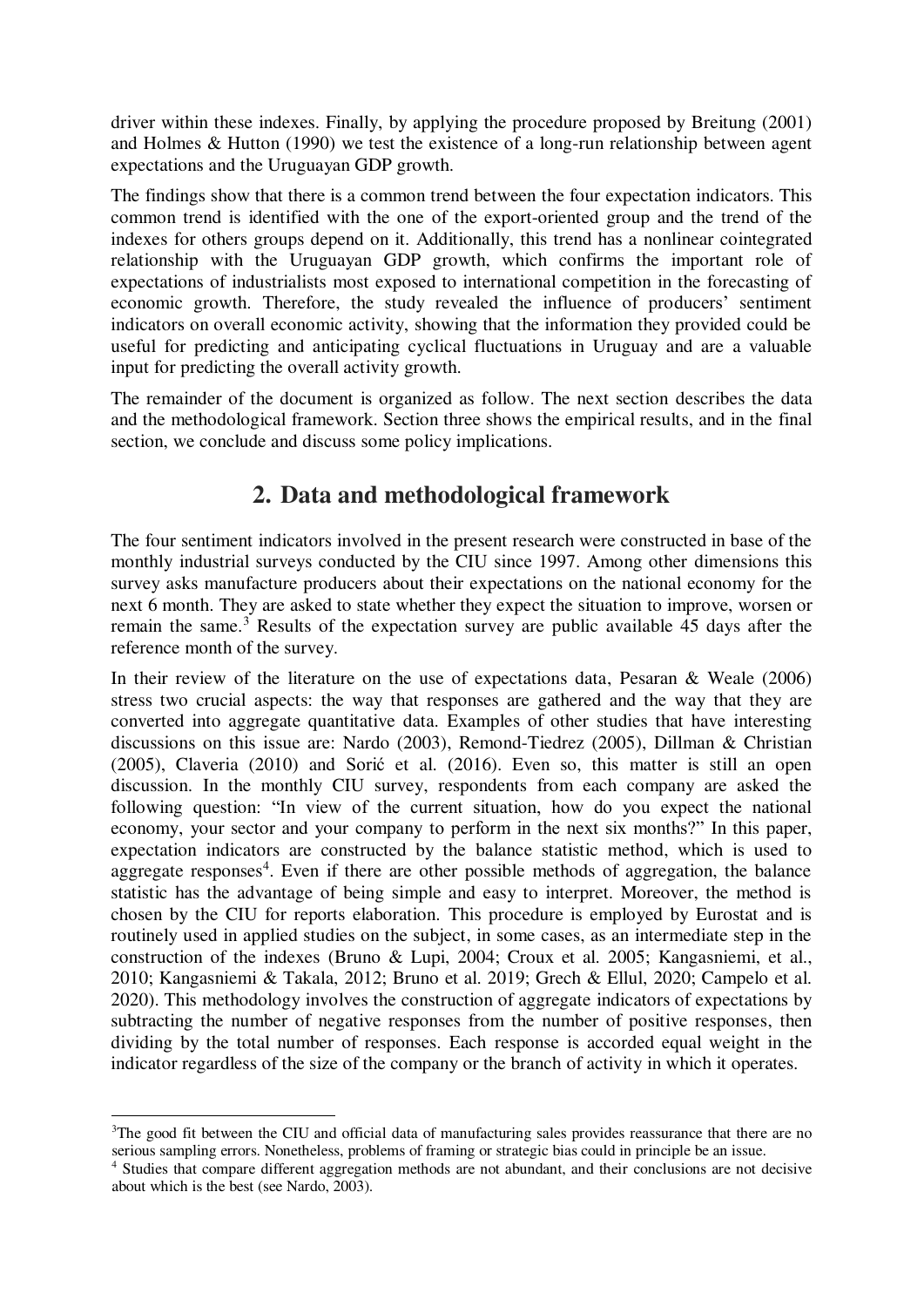More precisely, four sentiment indicators are constructed by the balance statistic method, one per defined group of manufacturing firms. The classification in four groups follows Osimani & Laens (2001), who propose to classify manufacturing industries according to the patterns of trade and production specialization of the firms, considering the import and export flows and domestic production.<sup>5</sup> They classified 73 sectors (disaggregated at the four-digit level of ISIC revision 2) into four groups: exporter industries, low-trade industries, importsubstitution industries and intra-sectoral trade industries. This classification criterion ensures that growth determinants act in a reasonably homogeneous way within each group. As Lorenzo et al. (2003) state, breaking industry down into homogeneous groups enhances the diagnosis since sectoral specificities are manifested in clearly differentiated patterns of behaviour. In addition to the sentiment indicators discussed above, this paper also considers Real Gross Domestic Product (GDP) of the Uruguayan economy. The data analysed in this study refers to the period January 1998 -December 2017 and it is measured in quarterly frequency (see Figure 1).

#### **Figure 1. Expectation indicators (left panel) and Uruguayan GDP growth (right panel). 1998.Q1-2017.Q4**



*Source*: based on CIU and BCU.Note: exp\_x= exporter industries' expectations, exp\_lt=low-trade sector' expectations, exp\_ic=intra sectorial commerce industries' expectations, exp\_m=import substitution industry' expectations.

The methodological framework for the empirical analysis is based on the estimation of structural time series models (Koopman et al., 2009) and cointegration analysis. The basis for identifying common trends between time series is the application of multivariate structural models. The econometric tools for identifying common factors was developed by Engle & Kozicki (1993) and Vahid & Engle (1993) and applied in several studies, such as Carvalho & Harvey (2005) and Carvalho, et al. (2007). The tests for identifying common trends (level and/ir slope) in a multivariate structural model were developed by Nyblom & Harvey (2001).

In addition, in order to analyse whether the expectatioon indicators have a relevant role in GDP forecasting we study the existence of a cointegration relationship between the underlying trend (underlying level) of the indexes and the Uruguayan GDP growth  $(\Delta_4 \ln GDP)$  by applying a set of 'free models' (following Breitung, 2001; Bruno et al., 2019; and Ye Lim et al., 2011). This procedure allows testing the existence of cointegration

 $\overline{a}$ 

<sup>&</sup>lt;sup>5</sup> Sectors with an openness ratio (exports plus imports as a share of overall output) of under 5% are categorized as a *low-trade* group. Sectors with an openness ratio of over 5% are then analysed for intra-industry trade using the relevant Grubel-Lloyd indices. Industries with a Grubel-Lloyd index value of over 0.50 are classified as an intra-industry trade group. Those with Grubel-Lloyd scores of less than 0.50 are then separated according to whether their sectoral trade balance is positive or negative, sectors with a positive trade balance being classed as exporters and those with a negative balance as import-substitution industries.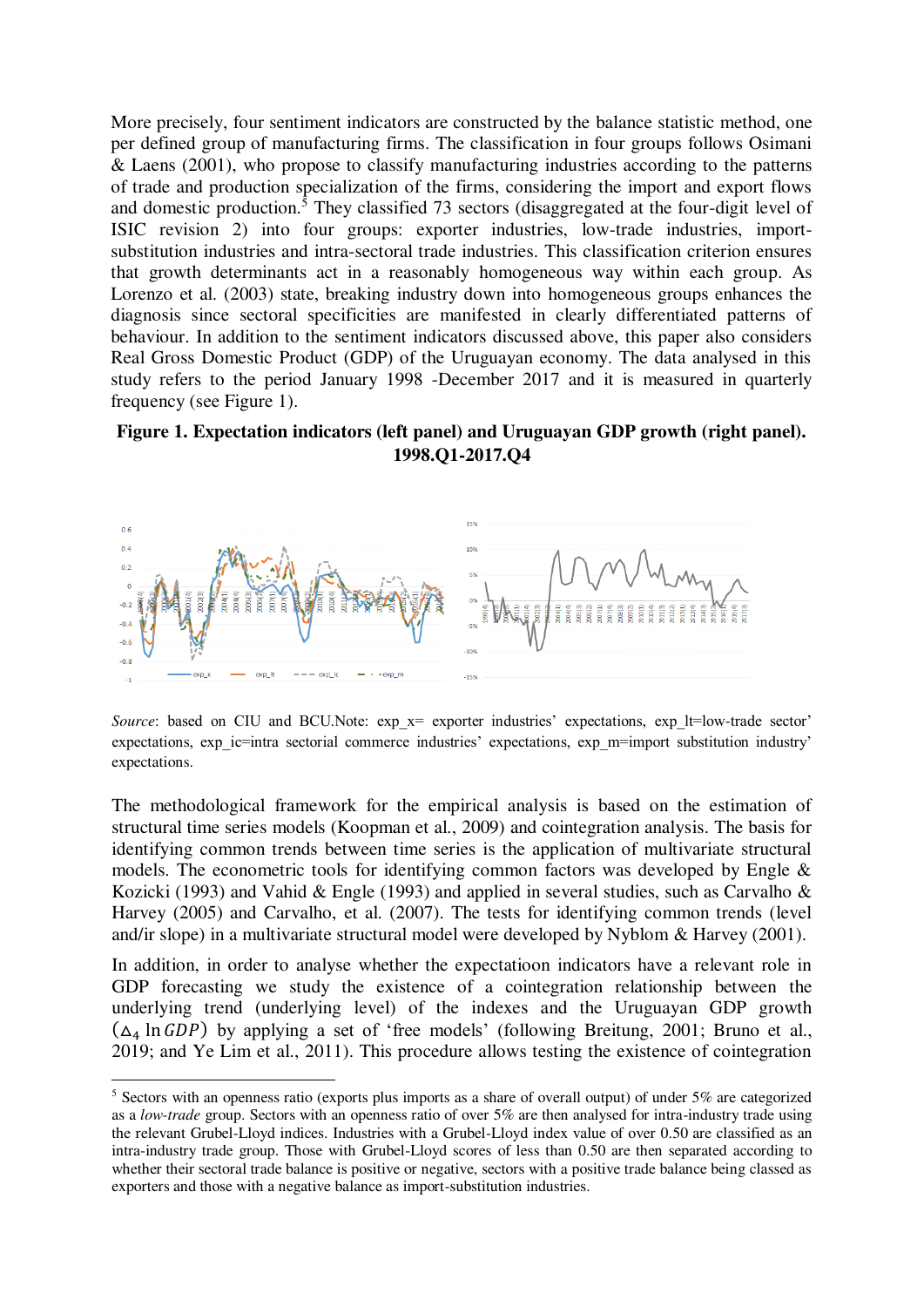and also the linearity of the underlying relationship between the cointegrated variables. Specifically, Breitung (2001) proposed a rank transformation for the variables involved and checks whether the ranked series move together over time towards a linear or nonlinear longterm cointegrating equilibrium. The procedure starts checking the cointegration by using the rank test. If cointegration is accepted, the technique follows with examining linearity in the cointegration relationship, by using a *score statistic*  $(T \cdot R^2)$ .<sup>6</sup>

### **3. Empirical results**

As previously stated, the empirical strategy has two steps. In the first place, the testing of the common levels between the expectations indicators, and, in the second place, the analysis of cointegration with the Uruguayan economic growth. The results are presented in the following subtitles.

#### **3.1 Common factors in expectation indicators**

The graphical analysis of the expectation indicators (Figure 1, left panel) of the four industry groups evidences that they have a parallel evolution, and suggest the existence of a common trend between them. In order to identify this common factor we estimate a multivariate structural model (Engle & Kozicki, 1993; Vahid & Engle, 1993). In accordance with the characteristics of the four series, we initially formulate an unrestricted specification of a local level model with drift:

$$
\exp_{-}i_{t} = \alpha_{i} + \mu_{it} + \epsilon_{it}, \ \epsilon_{it} \sim \text{NID}(0, \sigma_{ie}^{2}), \quad t = 1, \dots, T, i = x, lt, ic, m
$$
\n
$$
\mu_{it} = \mu_{it-1} + \eta_{it}, \qquad \eta_{it} \sim \text{NID}(0, \sigma_{in}^{2}), \tag{1}
$$

where  $\mu_t$  is the underlying level, and  $\epsilon_t$  and  $\eta_t$  are white noise disturbances, both normally distributed and independent of each other. Additionally the model presents an autoregressive component in order to correct for autocorrelation of the process and qualitative variables were also included for outliers' correction. Results are presented in Table I.

| exp x     | $exp$ lt   | $exp\_ic$  | $exp$ $m$                |
|-----------|------------|------------|--------------------------|
|           |            |            |                          |
|           |            |            |                          |
| 0.0183213 | 0.0168855  | 0.03906136 | 0.0315031                |
| 0.1435112 | 0.1253643  | 0.11070953 | 0.1072958                |
| $\sim$    |            |            | $\overline{\phantom{a}}$ |
| 0.0442764 | 0.04725177 | 0.09790924 | 1.02441375               |
| 0.61585   | 0.86513    | 0.56430    | 0.12878                  |
|           |            |            |                          |
| 5.8586    | 7.4957     | 2.5458     | 7.6502                   |
| 72        | 73         | 70         | 73                       |
| 0.27656   | 0.21453    | 0.27642    | 0.34623                  |
|           |            |            |                          |

**Table I. Unrestricted multivariate structural model (UnModel). Vector of endogenous variables: [***exp\_x, exp\_lt, exp\_ic, exp\_m***]. Quarterly data, 1998QI – 2017Q.IV** 

*Source*: own processing. A full list of outputs is available from the author on request.

*Note*: exp*\_x*: sentiment indicator of export industries; exp*\_m*: sentiment indicator of import-substitution industries; exp*\_ic*: sentiment indicator of intra-sectoral trade industries; *iec\_lt*: sentiment indicator of low-trade industries.  $AR(1)$ : autoregressive process (order = 1).

l,

<sup>6</sup> For further details on the methodology see Breitung (2001, 2002).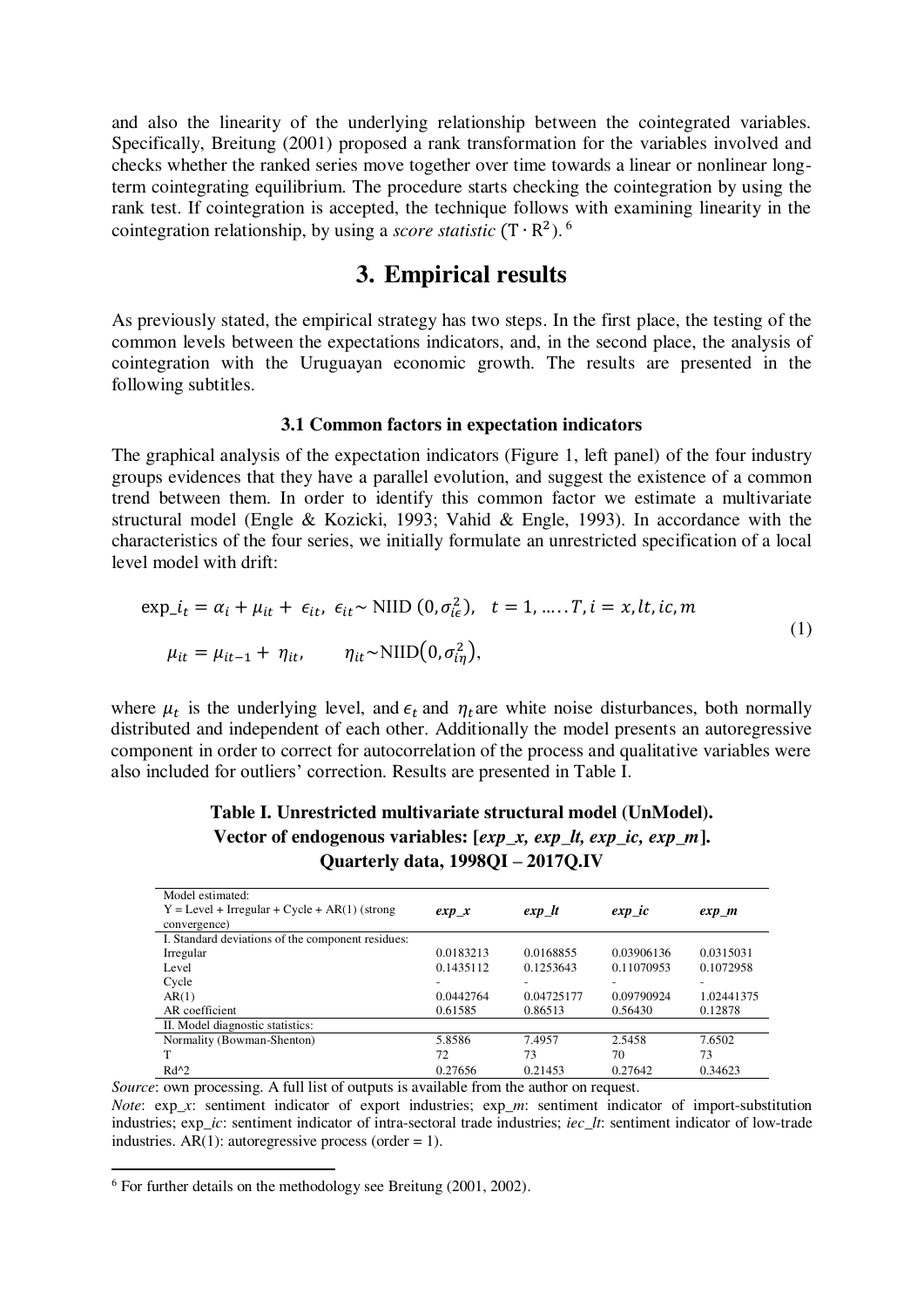The model's variance-covariance matrix shows a high correlation between the levels of the sentiment indicators (Table II) which suggests the existence of common trends.

|           | $exp_x$ | $exp_l$ | $exp\_ic$ | $exp_{-}m$ |
|-----------|---------|---------|-----------|------------|
| $exp_x$   | 0.0206  | 0.9724  | 0.9053    | 0.9823     |
| $exp_l$   | 0.0175  | 0.01572 | 0.9495    | 0.9951     |
| $exp\_ic$ | 0.01438 | 0.01318 | 0.01226   | 0.9631     |
| $exp_{M}$ | 0.01513 | 0.01339 | 0.01144   | 0.01151    |

**Table II. Variance-covariance matrix of the residuals of the unrestricted multivariate model**

*Source:* prepared by the author.

Note: exp*\_x*: sentiment indicatorof export industries; exp*\_m*: sentiment indicator of import-substitution industries; exp*\_ic*: sentiment indicator of intra-sectoral trade industries; *iec\_lt*: sentiment indicator of low-trade industries. Grey shading denotes significant values.

The analysis of variance/correlation matrix suggests that the matrix rank is 1 (2, at a lower significance level).This justifies the restriction of common levels between the series which is consistent with the preliminary graphical analysis. In accordance with the eigenvalues of the matrix of variances, the indexes for intra-sectoral trade, low-trade and import-substitution industries were specified as dependent. The results are presented in Table III and Figure 2.

#### **Table III. Restricted multivariate structural model with common trends.**

**Vector of endogenous variables: [***exp\_x, exp\_lt, exp\_ic, exp\_m***]. Quarterly data, 1998.I – 2017.IV** 

| Model estimated:                                  |           |           |           |            |
|---------------------------------------------------|-----------|-----------|-----------|------------|
| $Y = Level + Irregular + Cycle + AR(1)$ (strong   | exp x     | exp lt    | $exp\_ic$ | $exp$ $m$  |
| convergence) exp_lt, exp_ic, exp_m: dependent     |           |           |           |            |
| I. Standard deviations of the component residues: |           |           |           |            |
| Irregular                                         | 0.0075090 | 0.0180425 | 0.0511940 | 0.0249947  |
| Level                                             | 0.0399903 |           |           |            |
| Cycle                                             |           |           |           |            |
| AR(1)                                             | 0.1406744 | 0.1179466 | 0.1192950 | 0.09542264 |
| II. Model diagnostic statistics:                  |           |           |           |            |
| Normality (Bowman-Shenton)                        | 3.6559    | 6.4634    | 1.5909    | 5.4138     |
| т                                                 | 72        | 73        | 70        | 73         |
| $Rd^{2}$                                          | 0.33485   | 0.26135   | 0.2985    | 0.42233    |
|                                                   |           |           |           |            |

Source: own processing. A full list of outputs is available from the author on request in the Complementary Material document. Note: exp*\_x*: sentiment indicator of export industries; exp*\_m*: sentiment indicatorof import-substitution industries; exp*\_ic*: sentiment indicatorof intrasectoral trade industries: *iec lt*: sentiment indicator of low-trade industries. AR(1): autoregressive process (order  $= 1$ ).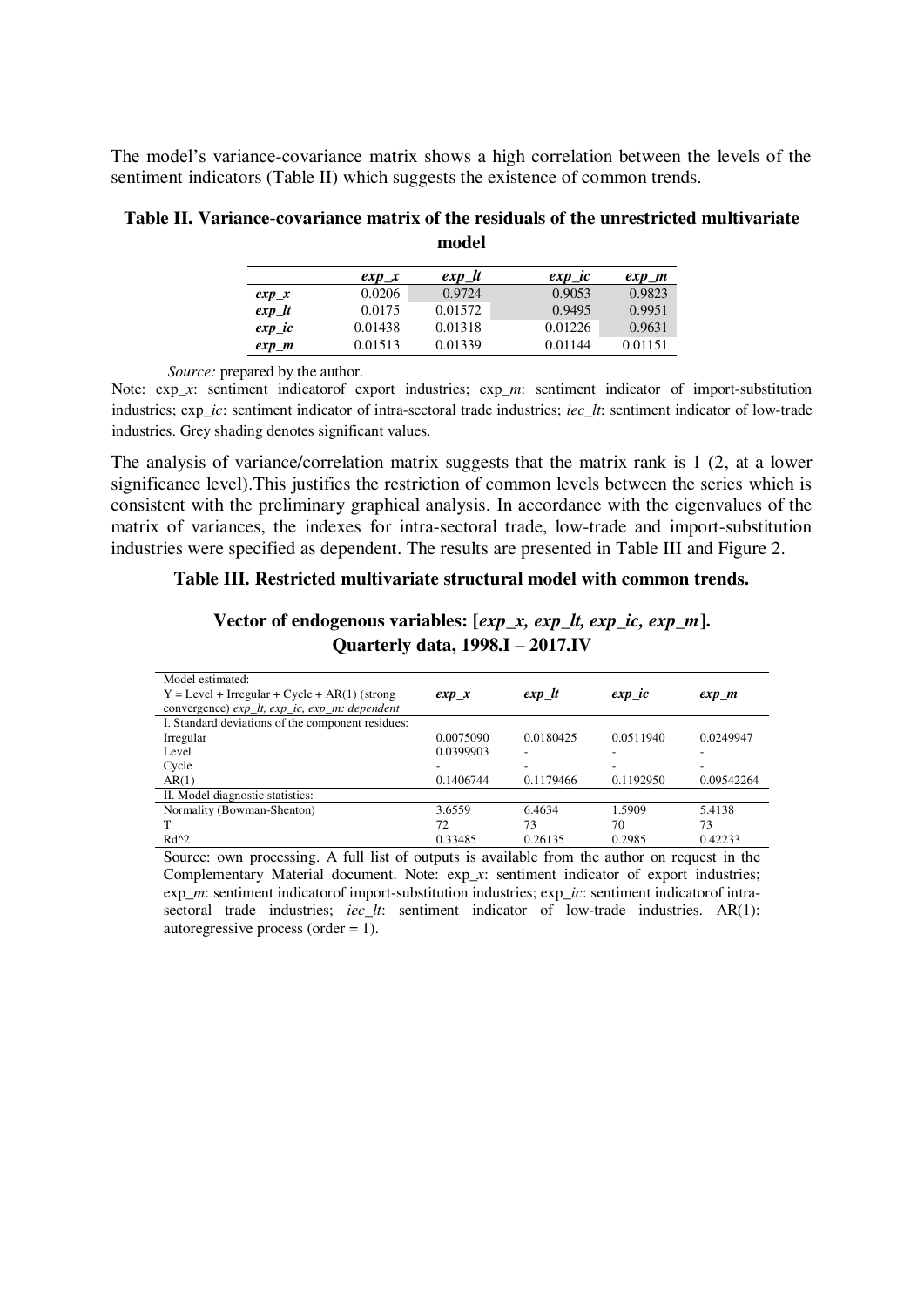

**Figure 2. Components of the multivariate structural model with common trends, 1998Q1-2017Q4**

The estimated model (ignoring cyclical and autoregressive components) can be written as:  $\exp x_t = \mu_t^*$  $, + \epsilon_{\exp{\chi t}},$ 

$$
\exp_{-}lt_{t} = 1.384\mu_{t}^{*} + 0.03994 + \epsilon_{\exp_{-}ltt},
$$
  
\n
$$
\exp_{-}ic_{t} = 1.865\mu_{t}^{*} + 0.2439 + \epsilon_{\exp_{-}ict},
$$
  
\n
$$
\exp_{-}m_{t} = 1.215\mu_{t}^{*} - 0.1556 + \epsilon_{\exp_{-}mt},
$$
\n(2)

where  $\mu_t^*$  is a univariate random walk with drift. Therefore the level components have the following relationship:

$$
\mu_{\exp_{-}lt_{t}} = 1.384 \mu_{\exp_{-}xt_{t}} + 0.03994,
$$
  
\n
$$
\mu_{\exp_{-}ic_{t}} = 1.865 \mu_{\exp_{-}xt_{t}} + 0.2439,
$$
  
\n
$$
\mu_{\exp_{-}m_{t}} = 1.215 \mu_{\exp_{-}xt_{t}} - 0.1556,
$$
\n(3)

where the common trend is the one estimated for export industries:  $\mu_{\text{exp}}$   $\chi_t$ 

#### **3.2 Cointegration analysis**

As we stated, previous international (Kangasniemi et al. (2010); Kangasniemi & Takala, 2012) and local research (Lanzilotta, 2015) allows as hypothesizing that sentiment indicators based on expectations series have a relevant role in GDP forecasting. To show this, we analyse the existence of a cointegration relationship between the underlying trend of industrial expectations ( $\exp(x_t)$ ) and the Uruguayan GDP growth ( $\Delta_4$  ln  $GDP$ ) by applying a set of 'free models' (following Breitung, 2001, and Ye Lim et al., 2011). Both variables are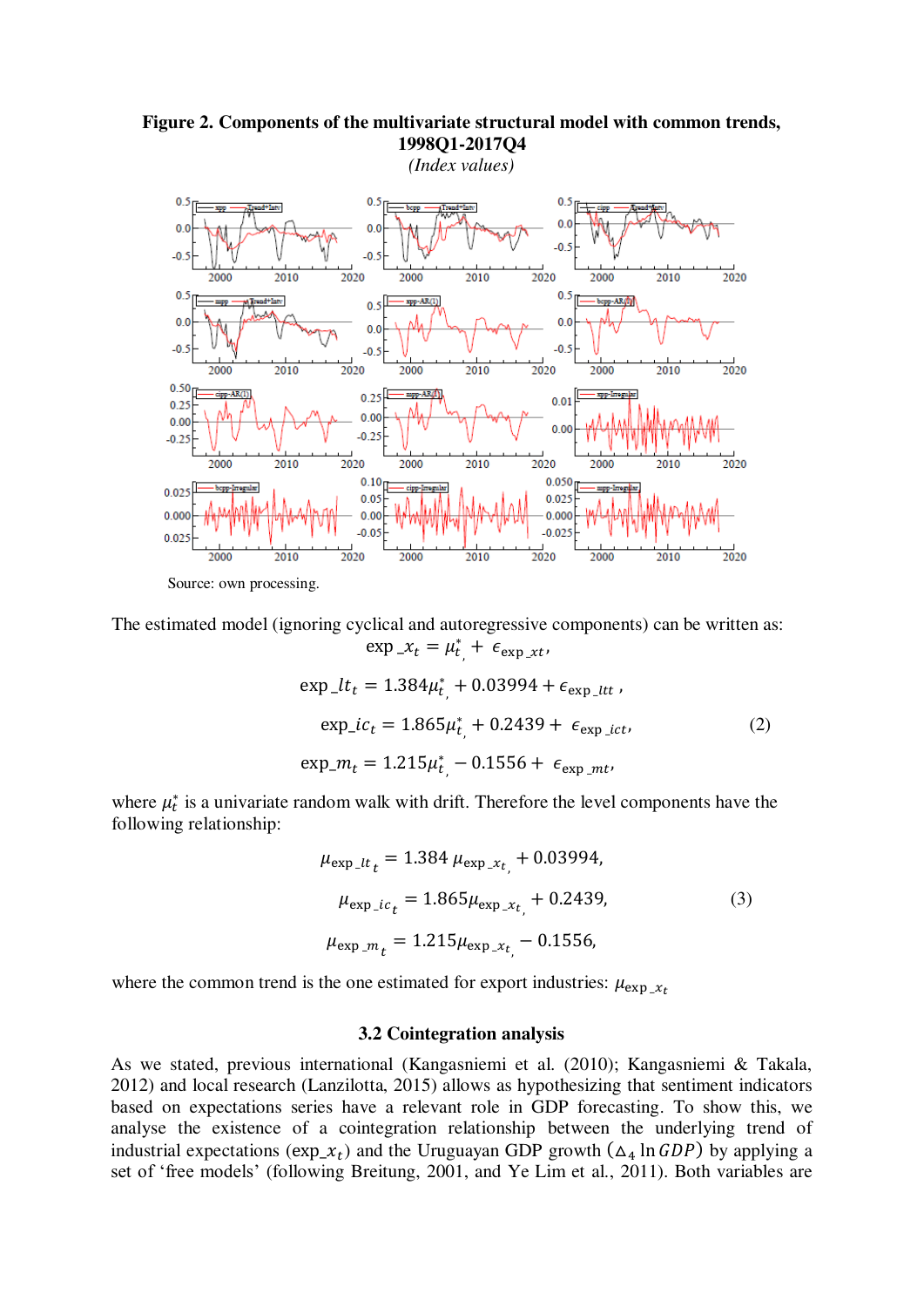non-stationary (of order 1,  $I(1)$ )<sup>7</sup>. Note that in the case of  $\exp \ x_t$ , this result is congruent with the best representation found for this variable within the framework of structural time series models (a *local level model*, as is shown in equation (1)).

Breitung (2001) introduces a procedure to test the hypothesis of a cointegration relationship and, in a second step, to identify whether this link is nonlinear. Breitung proposes a rank transformation for the series involved  $(x_t, y_t)$  and proves whether the ranked series  $(R_T(x_t),$  $R_T(v_t)$ ) move together over time towards a linear or nonlinear long-term cointegrating equilibrium. The procedure starts testing the null-hypothesis of non-cointegration, by using the rank test. This test is based on two "distance measures" between the sequences of  $R_T(x_t)$ and  $R_T(y_t)$ , that can be detected by the bivariate statistics  $K_T^*$ : and  $\xi_T^*$ \*<br>т''

$$
K_{\rm T}^* = T^{-1} \max_t |d_t| / \hat{\sigma}_{\Delta d} \tag{4}
$$

$$
\xi_T^* = T^{-3} \sum_{t=1}^T d_t^2 / \hat{\sigma}_{\Delta d}^2,\tag{5}
$$

where

 $\overline{a}$ 

$$
d_t = R_T(y_t) - R_T(x_t),\tag{6}
$$

for  $R_T(y_t)$  = Rank [of y<sub>t</sub>amongy<sub>1</sub>, ..., y<sub>T</sub>] and  $R_T(x_t)$  = Rank [of x<sub>t</sub>among x<sub>1</sub>, ..., x<sub>T</sub>]. The  $\max_t |d_t|$  is the maximum value of  $|d_t|$  over  $t=1,2, ..., T$  and

$$
\hat{\sigma}_{\Delta d}^2 = T^{-2} \sum_{t=2}^{T} (d_t - d_{t-1})^2
$$
 (7)

adjusts for possible correlation between the series of interest.

If no-cointegration is rejected, the technique follows with examining linearity in the cointegration relationship. Breitung (2001) generalizes the score test for the ECM representation to contrast the null hypothesis of linear cointegration against the alternative of nonlinear cointegration. To compute the score statistic, the following regressions are run, consecutively:

$$
y_{t} = \alpha_{0} + \sum_{i=1}^{p} \alpha_{1i} y_{t-i} + \alpha_{2} x_{t} + \sum_{i=-p}^{p} \alpha_{3i} \Delta x_{t-i} + u_{t}
$$
\n(8)

$$
\tilde{u}_t = \beta_0 + \sum_{i=1}^p \beta_{1i} y_{t-i} + \beta_2 x_t + \sum_{i=-p}^p \beta_{3i} \Delta x_{t-i} + \dots + \theta_1 R_T(x_t) + \dots + \tilde{v}_t,
$$
\n(9)

where  $\beta_0 + \sum_{i=1}^p \beta_{1i} y_{t-i} + \beta_2 x_t + \sum_{i=-p}^p \beta_{3i} \Delta x_{t-i}$  is the linear part of the relationship and it involves the ranked series  $R_T(x_{it})$ .

Under the null hypothesis, it is assumed that the coefficients for the ranked series are equal to zero,  $\theta_1 = 0$ .<sup>8</sup> The *score statistic* T ⋅ R<sup>2</sup>, is distributed asymptotically as a  $\chi^2$  distribution. The null hypothesis may be rejected in favour of nonlinear relationship if the score statistic value exceeds the  $\chi^2$  critical values. Table IV shows the results of the cointegration test and nonlinearity test.

<sup>7</sup> Unit Roots test are reported in Complementary Material document (3).

<sup>&</sup>lt;sup>8</sup> The appropriate value of p is selected based on Akaike Information Criterion, such that serial correlation  $\tilde{u}_t$ and possible endogeneity are adjusted based on Stock & Watson (1993).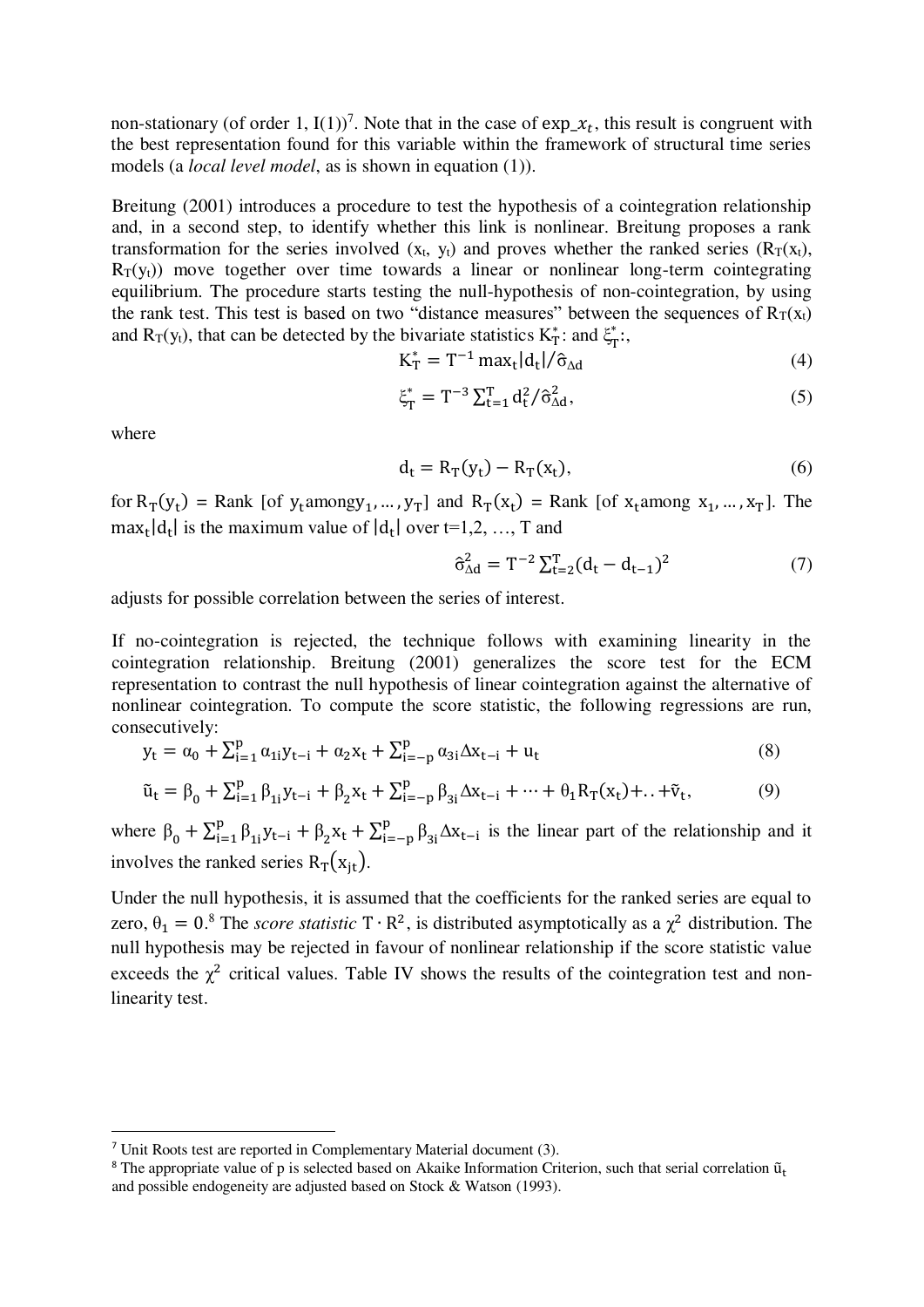|                                      |                    | <b>Test Statistics</b> |  |  |
|--------------------------------------|--------------------|------------------------|--|--|
|                                      | $\Xi_{\rm T}^*[1]$ | $T \cdot R^2$          |  |  |
| $[\mu_{\exp(x_t)} \Delta_4 \ln GDP]$ | $0.0175**$         | 7.4689***              |  |  |
| <b>Significance Level</b>            |                    | <b>Critical values</b> |  |  |
| 10%                                  | 0.025              | 2.706                  |  |  |
| 5%                                   | 0.020              | 3.841                  |  |  |
| $1\%$                                | 0.014              | 6.635                  |  |  |

#### **Table IV. Results of nonparametric cointegration test and linearity test**

Notes: The hypothesis of no cointegration is rejected if the rank statistic,  $\Xi_{\rm T}^{*}[1]$  is below the respective critical value and the hypothesis of linearity is rejected if the score statistic,  $T \cdot R^2$ , exceeds the  $\chi^2$  critical values. \*, \*\* and \*\*\* denote significance at 10%, 5%, according with the grades of freedom of each estimation.

According to the results, non-cointegration hypothesis and linearity are rejected. Therefore, results suggest that nonlinear a long-run relationship between Uruguayan GDP growth and expectations (the underlying trend of industrial sentiment indicators constructed in base of expectations series), exists.

Finally, we examine causality between the variables applying the nonparametric procedure proposed in Holmes & Hutton (1990). They proposed a multiple rank F-test, more robust than the standard Granger causality test. In case that the conditions of Granger estimations are satisfied, the multiple rank F-test results are alike the Granger results. The Holmes and Hutton multiple rank F-test is based on rank ordering of each variable. The causal relationship between  $y_t$  and  $x_t$  involves a test of a subset of *q* coefficients in the Autoregressive Distributed Lag (ARDL) model. As in Granger causality test, the null hypothesis is non-causality.

| H-H causality test,<br>$H0 = non-causality$ | Uruguay            |    |  |  |
|---------------------------------------------|--------------------|----|--|--|
|                                             | <b>Probability</b> | NC |  |  |
| $d(exp)$ --> $d2(GDP)$                      | 0.000              | A  |  |  |
| $d2$ (IGDP)--> $d(exp)$                     | 0.143              | R  |  |  |
| $exp\rightarrow d4lGDP$                     | 0                  | A  |  |  |
| d4lGDP-->exp                                | 0                  |    |  |  |

Notes: F-statistic, NC: H0: non-causality

Results (Table V) confirm the bidirectional causality between Uruguayan GDP growth and expectations (the underlying trend of industrial sentiment indicators constructed in base of expectations series) when the test is performed in levels (i.e. for the long run).However, in the short-run (that is when the H-H causality test is run in first differences of the variables) the evidence uniquely allows accepting causality from expectation to GDP growth.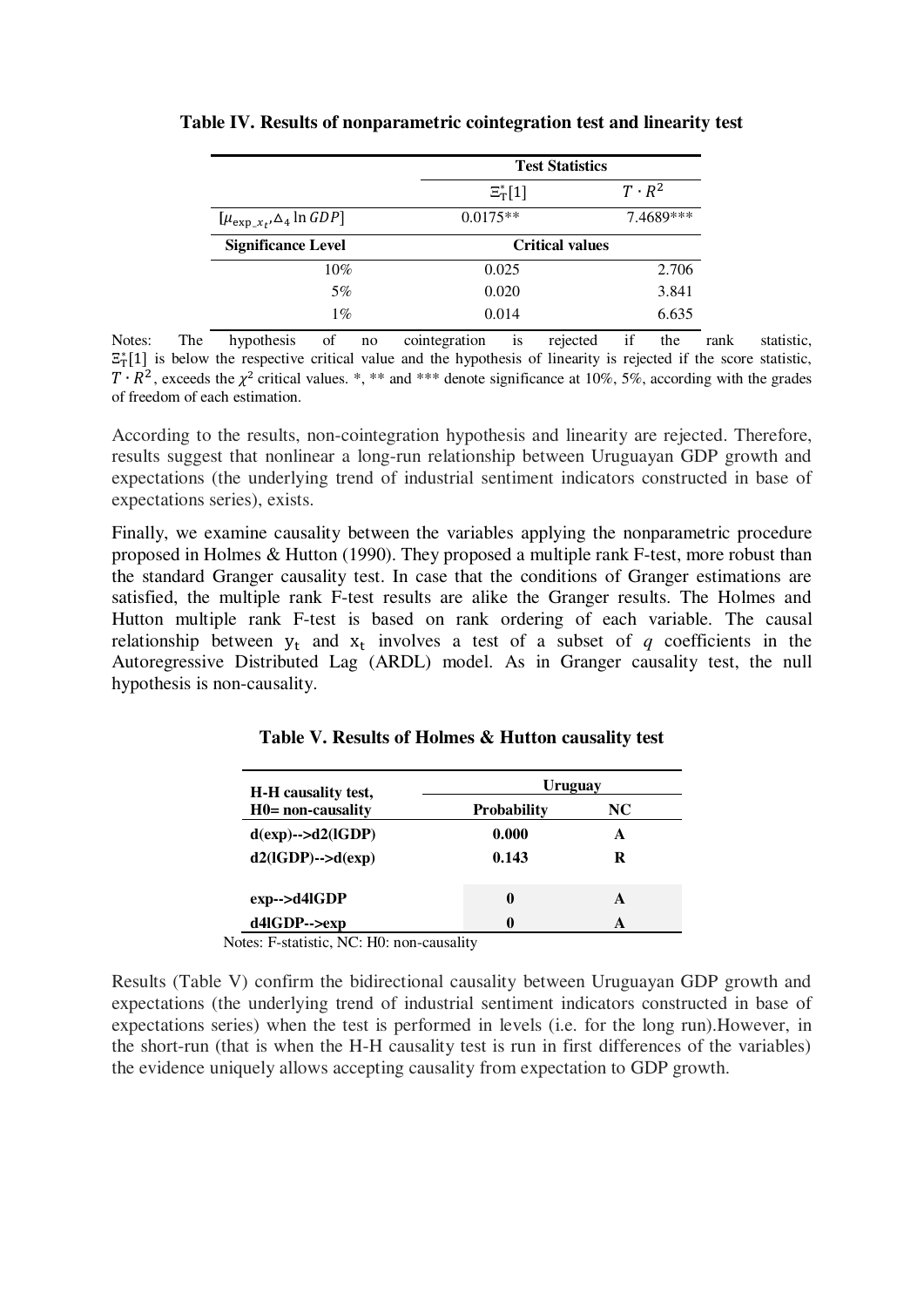## **4. Main conclusions**

This paper provides evidence on the capacity of soft indicators to forecast GDP growth in a small and open economy like the Uruguayan (in line with previous studies for Uruguay: Lanzilotta, 2014; 2015). Moreover, it inquires on the way this variables are related, founding that there exists a non-linear fitting between them. This is a first step on stating the relationship between the variables. Future research includes the specification of the underlying non-linear model, a topic that opens a variety of possible models. Given the fact that the constructed sentiment indicators are based in series of expectations collected through surveys, main results shed light on some aspects of the formation of industrialists' expectations and sheds how these ultimately relates to GDP growth. More precisely, results indicate that Industrialists' expectation indicators (grouped into four classes according to their specialization and international insertion) follow a single common trajectory, which is determined by the trend of the export group index. This finding shows the importance of export industries in spreading macroeconomic expectations shocks.

The key role played by the most trade-oriented industries is associated with the importance of this group in the Uruguayan manufactured production. Export industries account for over 50% of industrial production (excluding the oil refinery) and have significantly backward spillover effects (because production inputs are primarily national). Besides their representativeness, their exposure to international trade makes them more competitive and provides them with access to extensive and complete information on the relevant macroeconomic and international context. Learning hypothesis postulated by Eusepi & Preston (2008) to explain the transmission of expectations to economic fluctuations, may also explain the findings of this research. This learning takes place among agents who do not receive information directly.

Additionally, by founding evidence in favour that sentiment indicators provide valuable information for anticipating and predicting the future of the economy, this document becomes part of a growing literature group (among the most recent, Kangasniemiet al., 2010; Kangasniemi & Takala, 2012; Claveria et al. 2016; Basselier et al. 2018; Kitrar et al. 2020). However, this work point out that the relationship is non-linear, so changes in expectations should not be taken in a direct way in the prediction of GDP growth.

The identification of a common trend in industrialists' sentiment indicators (based on expectations about the future of the economy), guided by the export group index reveals the production structure of what is an open economy whose dynamics are highly dependent on the long-term performance of the external sector. In line with these founding and following Juriová (2015), studding whether soft indicators of the main trading partners are relevant in the Uruguayan GDP growth forecasting would be interesting for future research. In addition, the results show that the opinions manifested by economic agents are partly driven by news prevailing at the time. This is in line with the results for Malta in Grech & Ellul, 2020. Future research that incorporates alternative aggregation methods for the construction of sentiment indexes should be done in order to check the robustness of these results.

Although this study is exploratory, and no assumption or model is assumed about the expectation formation process nor about the data generating process, its findings have potentially important implications for economic policy. The influence of the most tradeoriented industries on expectations and then on GDP growth is a signal for policymakers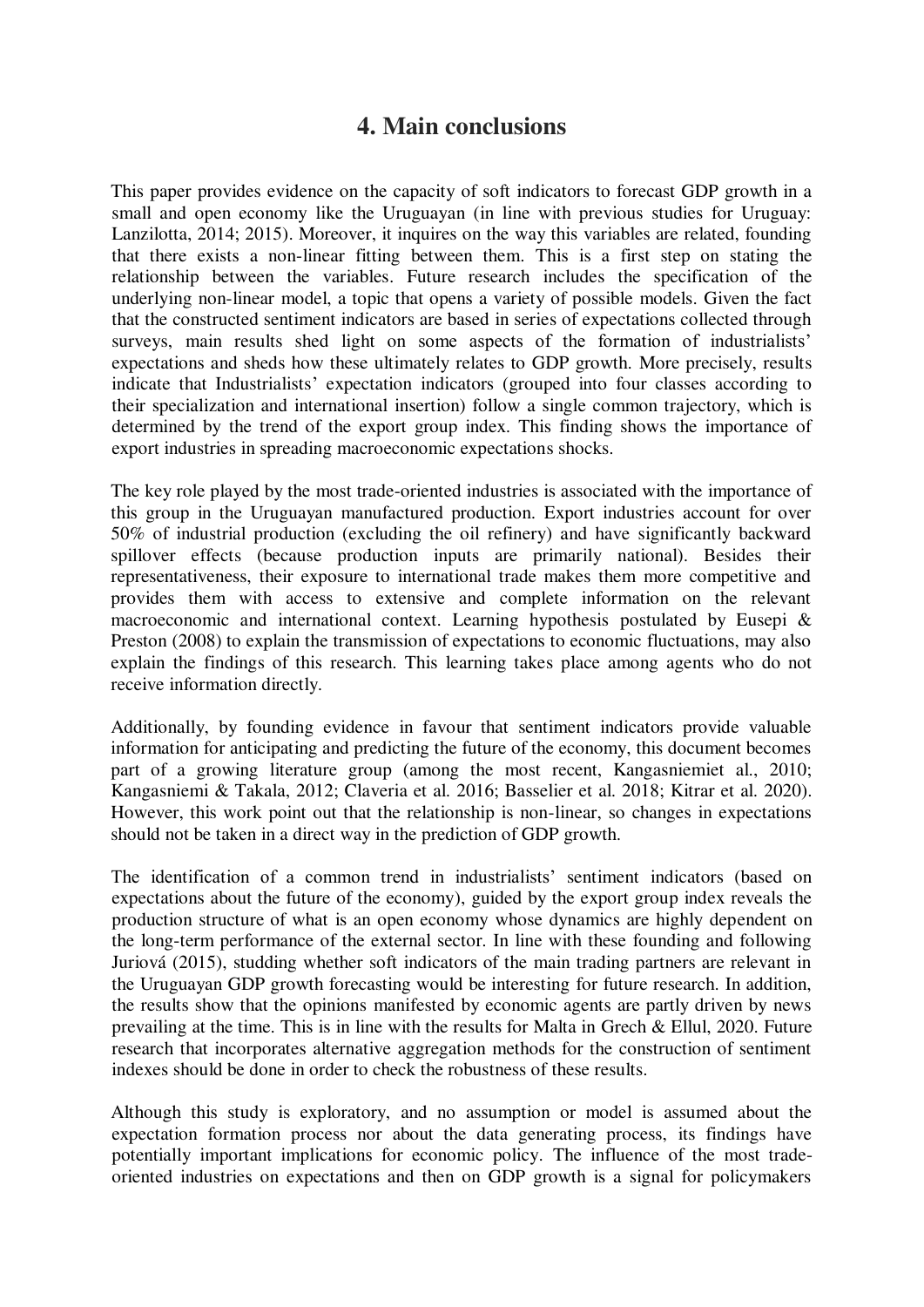seeking to mould expectations and create a climate of optimism during recessions so that their duration is lessened. The question of which factors ultimately determine expectations is still an open discussion in economic literature. Future exploratory research that helps to understand the expectations generating process in these key sectors can contribute in this subject and is certainly part of the agenda.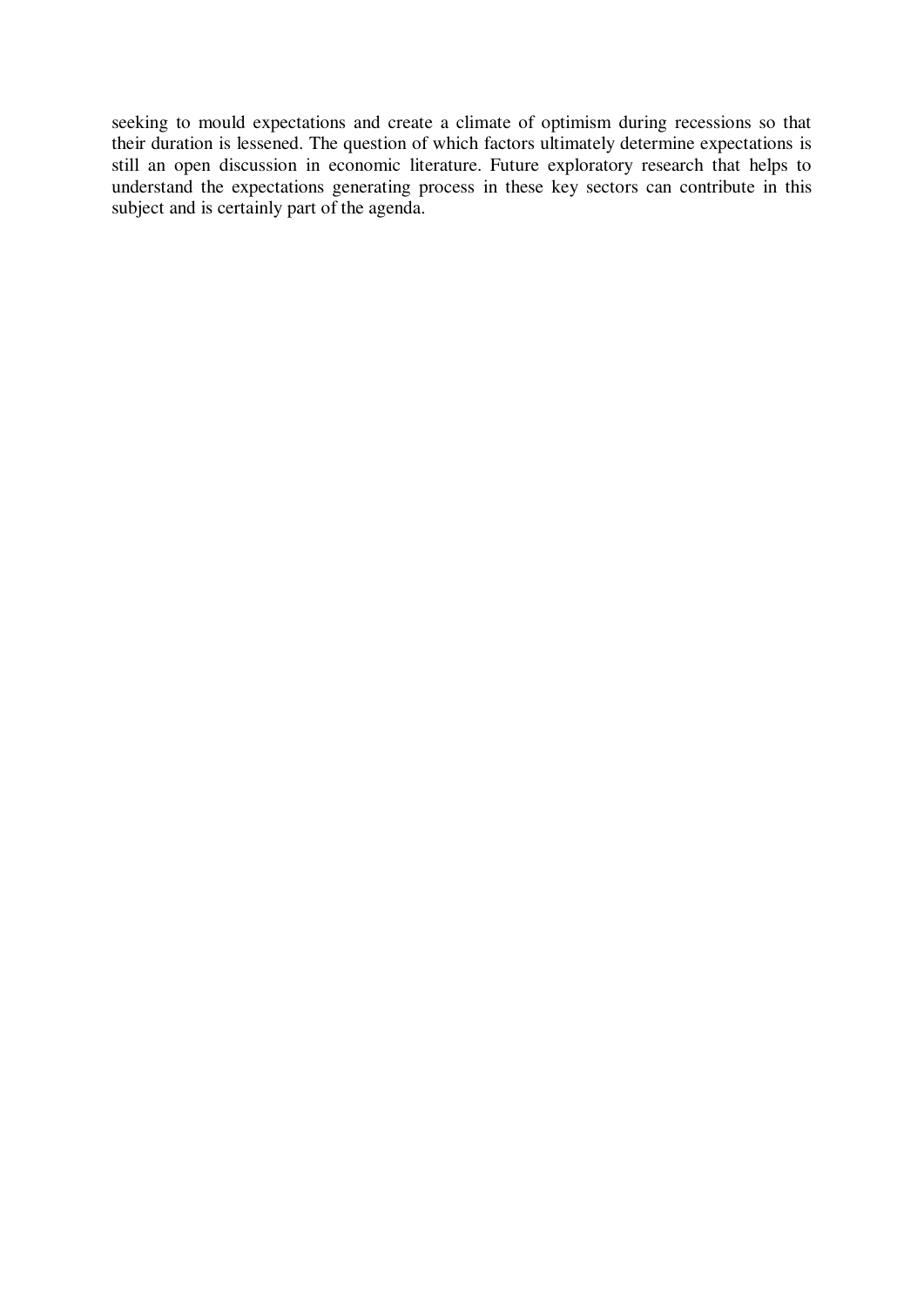#### **References**

- Aarle, B., & Moons, C (2017). Sentiment and Uncertainty Fluctuations and Their Effects on the Euro Area Business Cycle, *Journal of Business Cycle Research*, 13 (2), 225-251.
- Alfarano, S., & Milakovic, M. (2012). Identification of interaction effects in survey expectations: a cautionary note. *Studies in Nonlinear Dynamics & Econometrics*, 16(4). https://doi.org/10.1515/1558-3708.1909
- Banbura, M., & Ruenstler, G. (2011). A look into the factor model black box: Publication lags and the role of hard and soft data in forecasting GDP. *International Journal of Forecasting*, 27, 333–346.
- Basselier, R., de Antonio Liedo, D., & Langenus, G. (2018). Nowcasting Real Economic Activity in the Euro Area: Assessing the Impact of Qualitative Surveys. *Journal of Business Cycle Research* 14 (1), 1–46
- Breitung, J. (2001). Rank Test for Nonlinear Cointegration. *Journal of Business & Economics Statistics* 19(3): 331-340.
- Breitung, J. (2002). Nonparametric tests for unit roots and cointegration. *Journal of Econometrics* 108: 343-363.
- Bruno, G., & Lupi, C. (2004). Forecasting industrial production and the early detection of turning points. *Empirical Economics*, 29(3), 647–671.
- Bruno, G., Crosilla, L., & Margani, P. (2019). Inspecting the Relationship between Business Confidence and Industrial Production: Evidence on Italian Survey Data. *Journal of Business Cycle Research*, 15(1), 1-24.
- Campelo, A., Bittencourt, V.S., & Malgarini, M. (2020). Consumers' Confidence and Households Consumption in Brazil: Evidence from the FGV Survey. *Journal of Business Cycle Research*16 (1), 19–34
- Carvalho, V., & Harvey, A. (2005). Growth, cycles and convergence in US regional time series. *International Journal of Forecasting*, vol. 21, No. 4, Amsterdam, Elsevier.
- Carvalho, V., Harvey, A., & Trimbur, T. (2007). A note on common cycles, common trends and convergence. *Journal of Business & Economic Statistics*, vol. 25, Taylor & Francis.
- Cesaroni, T., & Iezzi, S. (2017). The Predictive Content of Business Survey Indicators: Evidence from SIGE. *Journal of Business Cycle Research*, 13 (1), 75-104.
- Christiansen, C., Eriksen, J., & Moller, S. (2014). Forecasting US contractions: The role of sentiment. *Journal of Banking and Finance*, 49, 459–468.
- Claveria, O. (2010). Qualitative survey data on expectations. Is there an alternative to the balance statistic? In A. T. Molnar (Ed.), *Economic Forecasting* (pp. 181–190). Hauppauge, NY: Nova Science Publishers.
- Claveria, O., Monte, E., & Torra, S. (2015). A new forecasting approach for the hospitality industry. *International Journal of Contemporary Hospitality Management* 27(7): 1520–1538.
- Claveria, O., Monte, E., & Torra, S. (2016). Quantification of survey expectations by means of symbolic regression via genetic programming to estimate economic growth in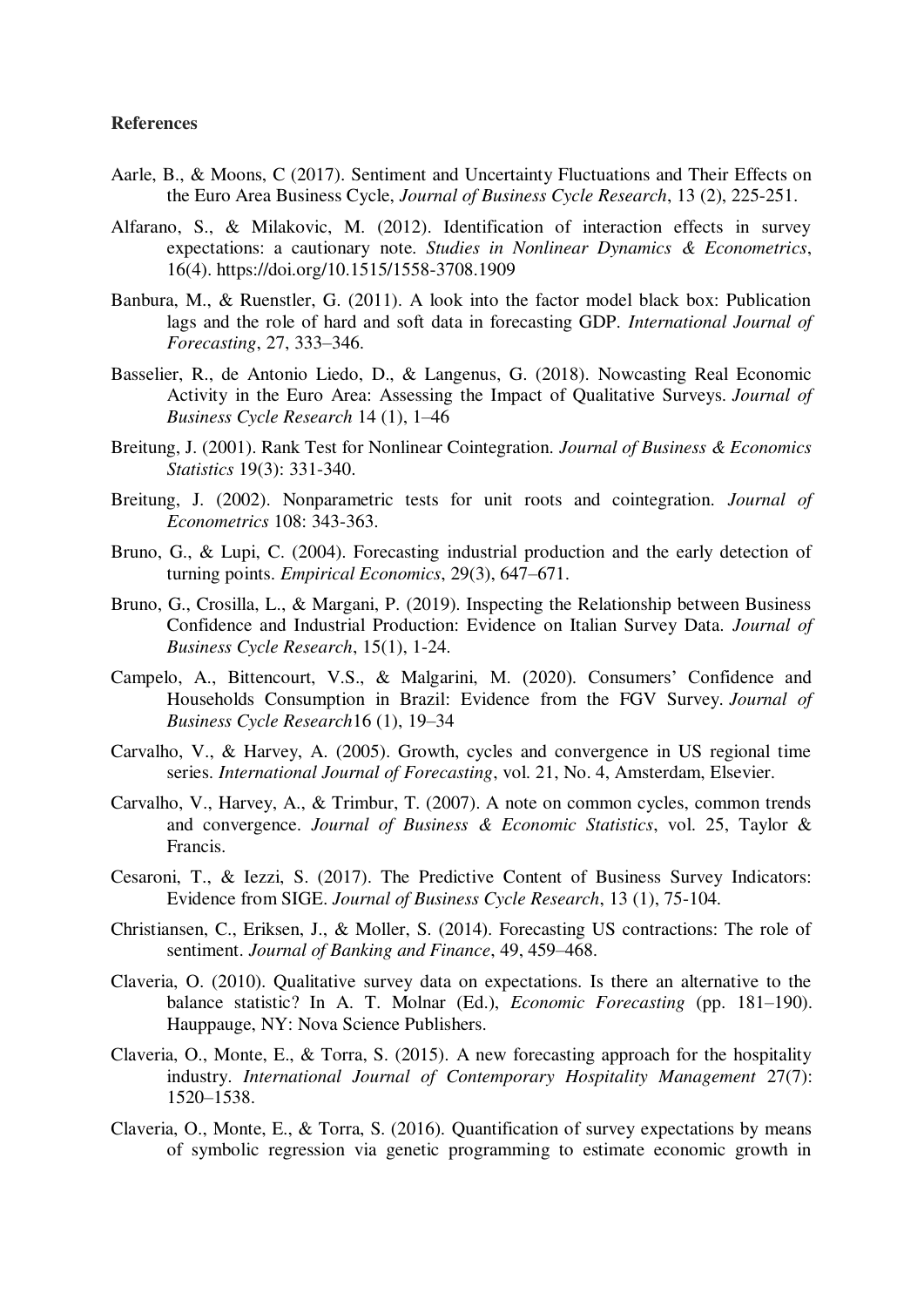Central and Eastern European economies. *Eastern European Economics* 54(2): 177– 189.

- Claveria, O., Monte, E., & Torra, S. (2017). A new approach for the quantification of qualitative measures of economic expectations. *Quality & Quantity*, 51(6), 2685- 2706.
- Claveria, O., Pons, E., & Suriñach, J. (2006). Quantification of expectations. Are they useful for forecasting inflation? *Economic Issues* 11(2): 19–38.
- Conrad, Ch., & Loch, K. (2011). Anticipating long-run stock market volatility. Heidelberg, Heidelberg University.
- Croux, C., Dekimpe, M. G., & Lemmens, A. (2005). On the predictive content of production surveys: A pan-European study. *International Journal of Forecasting*, 21(2), 363–375
- Dillman, D. A., & Christian, L. M. (2005). Survey mode as a source of instability in responses across surveys. *Field Methods*, 17(1), 30–52.
- Engle, R., & Kozicki, Sh. (1993). Testing for common features. *Journal of Business & Economic Statistics*, vol. 11, No. 4, Alexandria, American Statistical Association.
- Eusepi, S., & Preston, B. (2008). Expectations, learning and business cycle fluctuations. *NBER Working Paper*, No. 14181, Cambridge, Massachusetts, National Bureau of Economic Research.
- Grech, A. G., & Ellul, R. (2020). Are the European Commission's Business and Consumer Survey Results Coincident Indicators for Maltese Economic Activity? *Journal of Business Cycle Research*, 1-18.DOI: 10.1007/s41549-020-00044-0
- Holmes, J. M., & Hutton, P. A. (1990). On the casual relationship between government expenditures and national income. *The Review of Economics and Statistics*, 87-95.
- Juriová, J. (2015). The role of foreign sentiment in small open economy. *International Journal of Economic Sciences*, 4(2), 57–68.
- Kangasniemi, J., Kangassalo, P., & Takala, K. (2010). What affects the views about the economic sentiment? Evidence from the consumer and manufacturing surveys in Finland. Paper presented at the 30<sup>th</sup>CIRETConference, New York.
- Kangasniemi, J., & Takala, K. (2012). The role of expectation surprises in production decisions evidence from the Finnish manufacturing survey. Paper presented at the 31stCIRET Conference, Vienna.
- Karnizova, L. (2010). The spirit of capitalism and expectation-driven business cycles.*Journal of Monetary Economics*, vol. 57, No. 6, Amsterdam, Elsevier.
- Kitrar, L., Lipkind, T., & Ostapkovich, G. (2020). Information Content of Russian Services Surveys.*Journal of Business Cycle Research*, 16 (1), 59-74
- Koopman, S. J., Harvey, A. C., Doornik, J. A., & Shephard, N. (2009).*Structural Time Series Analyser, Modeller and Predictor: Stamp 8.2*, London, Timberlake Consultants Ltd.
- Lanzilotta, B. (2014). Expectations and industrial output in Uruguay: Sectoral interdependence and common trends. *CEPAL Review*.
- Lanzilotta, B. (2015). Expectativas empresariales: consecuencias en el crecimiento en Uruguay. *Cuadernos de Economía*, 34(65), 423-442.